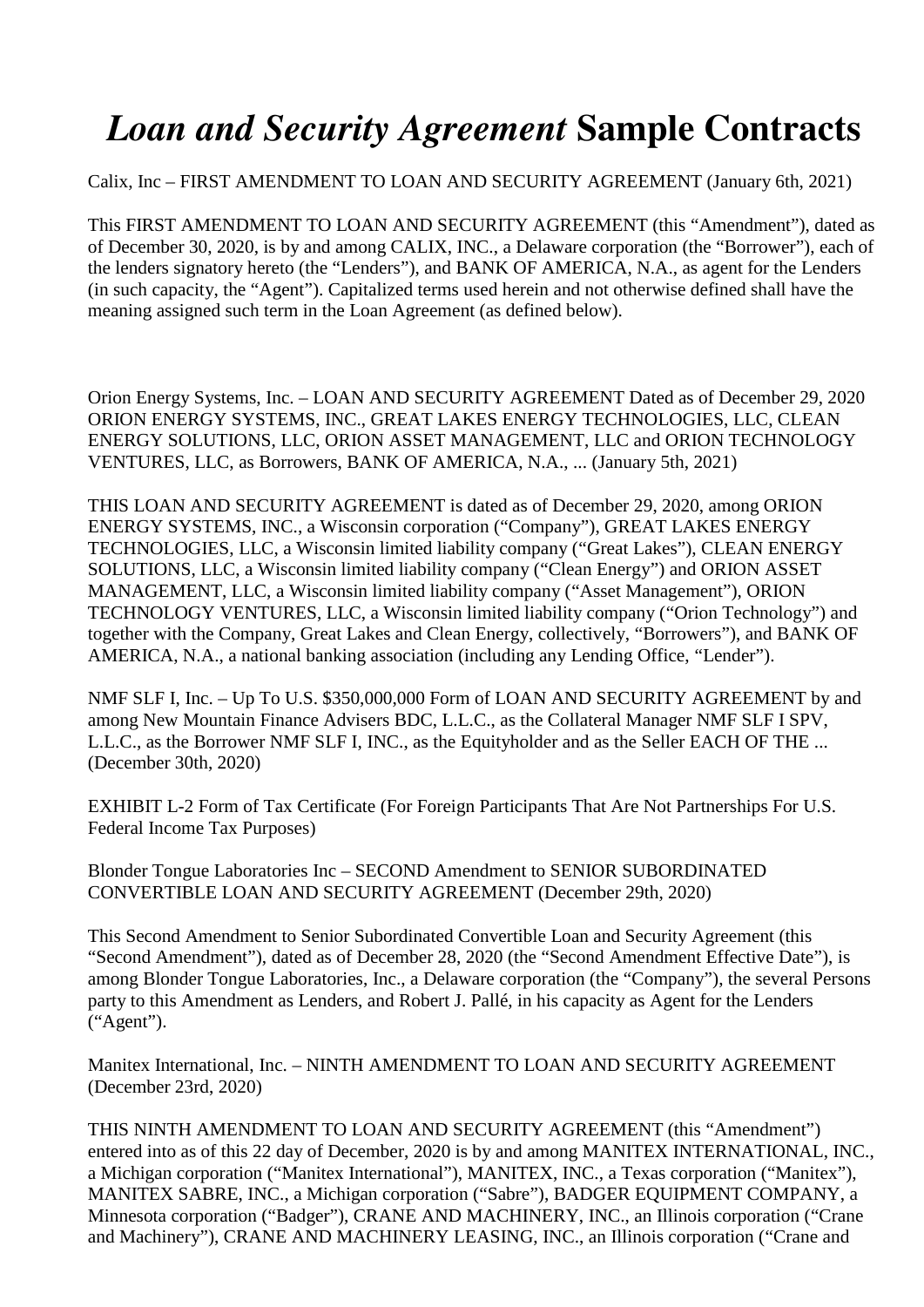Machinery Leasing"), and MANITEX, LLC, a Delaware limited liability company ("Manitex LLC"; together with Manitex International, Manitex, Sabre, Badger, Crane and Machinery, and Crane and Machinery Leasing, collectively, the "Borrowers"), CIBC BANK, USA, formerly known as The PrivateBank and Trust Company (in its individual capacity, "CIBC Bank"), as administrative agent and sole lead arranger (in such capacity, "Administrative Agent"), and the lenders party thereto (t

X4 Pharmaceuticals, Inc – AMENDMENT NO. 2 TO LOAN AND SECURITY AGREEMENT (December 23rd, 2020)

THIS AMENDMENT NO. 2 TO LOAN AND SECURITY AGREEMENT (the "Second Amendment") is dated as of December 21, 2020 (the "Second Amendment Date") and is entered into by and among X4 PHARMACEUTICALS, INC., a Delaware corporation (the "Company"), and each of its Qualified Subsidiaries, including without limitation X4 THERAPEUTICS, INC. ("Therapeutics") (hereinafter collectively referred to as the "Borrower"), the several banks and other financial institutions or entities from time to time parties hereto (collectively, referred to as "Lender") and HERCULES CAPITAL, INC., a Maryland corporation, in its capacity as administrative agent for itself and the Lender (in such capacity, the "Agent"). Capitalized terms used herein without definition shall have the same meanings given them in the Agreement (as defined below).

Colonnade Acquisition Corp. – SECOND AMENDMENT TO LOAN AND SECURITY AGREEMENT (December 22nd, 2020)

This SECOND AMENDMENT TO LOAN AND SECURITY AGREEMENT (this "Amendment") is dated as of August 5, 2019, by and among OUSTER, INC., a Delaware corporation ("Borrower Representative"), and each other Person party hereto as a borrower from time to time (collectively, "Borrowers", and each, a "Borrower"), the lenders from time to time party hereto (collectively, "Lenders", and each, a "Lender"), and RUNWAY GROWTH CREDIT FUND INC., as administrative agent and collateral agent for Lenders (in such capacity, "Agent").

Tabula Rasa HealthCare, Inc. – TABULA RASA HEALTHCARE GROUP, INC., TABULA RASA HEALTHCARE, INC., CK SOLUTIONS, LLC, PERSONICA, LLC, TRHC TPA, LLC, AND PERSONIFILRX, LLC, as BORROWERS, WESTERN ALLIANCE BANK, as ADMINISTRATIVE AGENT, and REGIONS BANK, as DOCUMENTATION AGENT LOAN AND ... (December 22nd, 2020)

Exela Technologies, Inc. – LOAN AND SECURITY AGREEMENT Dated as of December 10, 2020 by and among EXELA RECEIVABLES 3, LLC, as Borrower, THE PERSONS FROM TIME TO TIME PARTY HERETO, as Lenders, ALTER DOMUS (US) LLC, as Administrative Agent, and EXELA TECHNOLOGIES, INC., as Initial ... (December 17th, 2020)

THIS FIRST TIER INVENTORY PURCHASE AND SALE AGREEMENT dated as of [●] (this "Agreement") is among EXELA TECHNOLOGIES, INC., a Delaware corporation ("Exela"), as initial servicer (in such capacity, the "Initial Servicer"), THE PERSONS IDENTIFIED ON THE SIGNATURE PAGES HERETO AS ORIGINATORS (the "Originators" and each, an "Originator" unless such Person is no longer an affiliate of Exela as set forth in this Agreement), and EXELA RECEIVABLES 3 HOLDCO, LLC, a Delaware limited liability company (the "Buyer").

908 Devices Inc. – SIGNATURE BANK LOAN AND SECURITY AGREEMENT (December 16th, 2020)

This LOAN AND SECURITY AGREEMENT (this "Agreement") is entered into as of August 29, 2019 by and between SIGNATURE BANK ("Bank") and 908 DEVICES INC. ("Borrower").

Soligenix, Inc. – LOAN AND SECURITY AGREEMENT (December 16th, 2020)

THIS LOAN AND SECURITY AGREEMENT is made and dated as of December 15, 2020 and is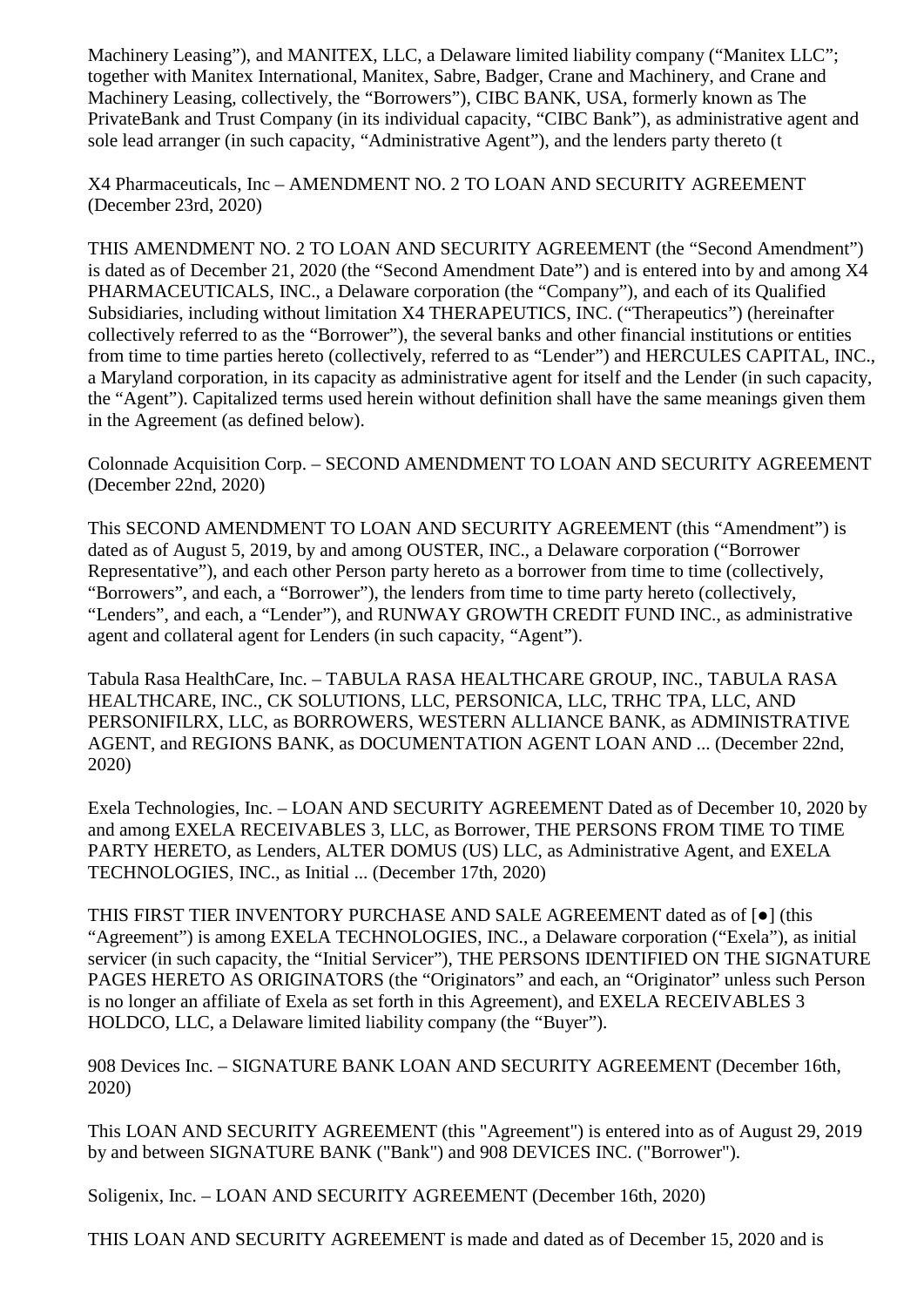entered into by and between Soligenix, Inc., a corporation incorporated in the State of Delaware, and each of its Subsidiaries from time to time party hereto, including the Subsidiaries set forth on Schedule I hereto (collectively referred to as "Borrower"), Pontifax Medison Finance (Israel) L.P. and Pontifax Medison Finance (Cayman) L.P. (each a "Lender" and collectively, the "Lenders") and Pontifax Medison Finance GP, L.P., in its capacity as administrative agent and collateral agent for itself and Lenders (in such capacity, "Agent").

Allied Corp. – Loan and security agreement. (December 16th, 2020)

This Loan and Security Agreement ("Agreement") is made this \_\_\_\_\_\_ day of May 2020 between SLCI1, LLC, a Colorado limited liability company ("Lender") and Allied Corp., a Delaware corporation ("Borrower").

Venus Concept Inc. – LOAN AND SECURITY AGREEMENT [MAIN STREET PRIORITY LOAN FACILITY] (December 15th, 2020)

THIS LOAN AND SECURITY AGREEMENT (this "Agreement") dated as of this 8th day of December, 2020, by and between VENUS CONCEPT USA INC., a Delaware corporation, whose address is 1880 N. Commerce Parkway, Suite 2, Weston, Florida 33326 (the "Borrower"), and CITY NATIONAL BANK OF FLORIDA, its successors and/or assigns (the "Lender"), whose address is 100 S.E. 2nd Street, 13th Floor, Miami, Florida 33131.

Foghorn Therapeutics Inc. – LOAN AND SECURITY AGREEMENT (November 25th, 2020)

THIS LOAN AND SECURITY AGREEMENT (as the same may from time to time be amended, modified, supplemented or restated, this "Agreement") dated as of November 19, 2020 (the "Effective Date") among OXFORD FINANCE LLC, a Delaware limited liability company with an office located at 133 North Fairfax Street, Alexandria, Virginia 22314 ("Oxford"), as collateral agent (in such capacity, "Collateral Agent"), the Lenders listed on Schedule 1.1 hereof or otherwise a party hereto from time to time including Oxford in its capacity as a Lender (each a "Lender" and collectively, the "Lenders"), and FOGHORN THERAPEUTICS INC., a Delaware corporation with offices located at 500 Technology Square, Suite 700, Cambridge, MA 02139 ("Borrower"), provides the terms on which the Lenders shall lend to Borrower and Borrower shall repay the Lenders. The parties agree as follows:

Verona Pharma PLC – LOAN AND SECURITY AGREEMENT (November 24th, 2020)

THIS LOAN AND SECURITY AGREEMENT (this "Agreement") dated and effective as of November 19, 2020 (the "Effective Date"), by and among SILICON VALLEY BANK, a California corporation ("Bank"), VERONA PHARMA PLC., A COMPANY REGISTERED UNDER THE LAWS OF England and Wales with company number 05375156 ("Parent" or "UK Borrower") and VERONA PHARMA, INC., a Delaware corporation ("US Borrower" and together with UK Borrower, each a "Co-Borrower" and collectively "Co-Borrowers"), provides the terms on which Bank shall lend to Co-Borrowers and Co-Borrowers shall repay Bank. The parties agree as follows:

GTY Technology Holdings Inc. – LOAN AND SECURITY AGREEMENT by and among GTY TECHNOLOGY HOLDINGS INC., (Borrower), THE GUARANTORS PARTY FROM TIME TO TIME PARTY HERETO, (Guarantors) THE FINANCIAL INSTITUTIONS FROM TIME TO TIME PARTY HERETO (Lenders), and ACQUIOM AGENCY SERVICES LLC ... (November 16th, 2020)

Triton International LTD – EXHBIT 10.1 CONFORMED COPY Amendment Number 1, 2/8/19 Amendment Number 2, 11/4/19 Omnibus Amendment Number 1, 11/13/20 LOAN AND SECURITY AGREEMENT among TIF FUNDING LLC, as Borrower the LENDERS from time to time party hereto, WELLS FARGO BANK, NATIONAL ... (November 16th, 2020)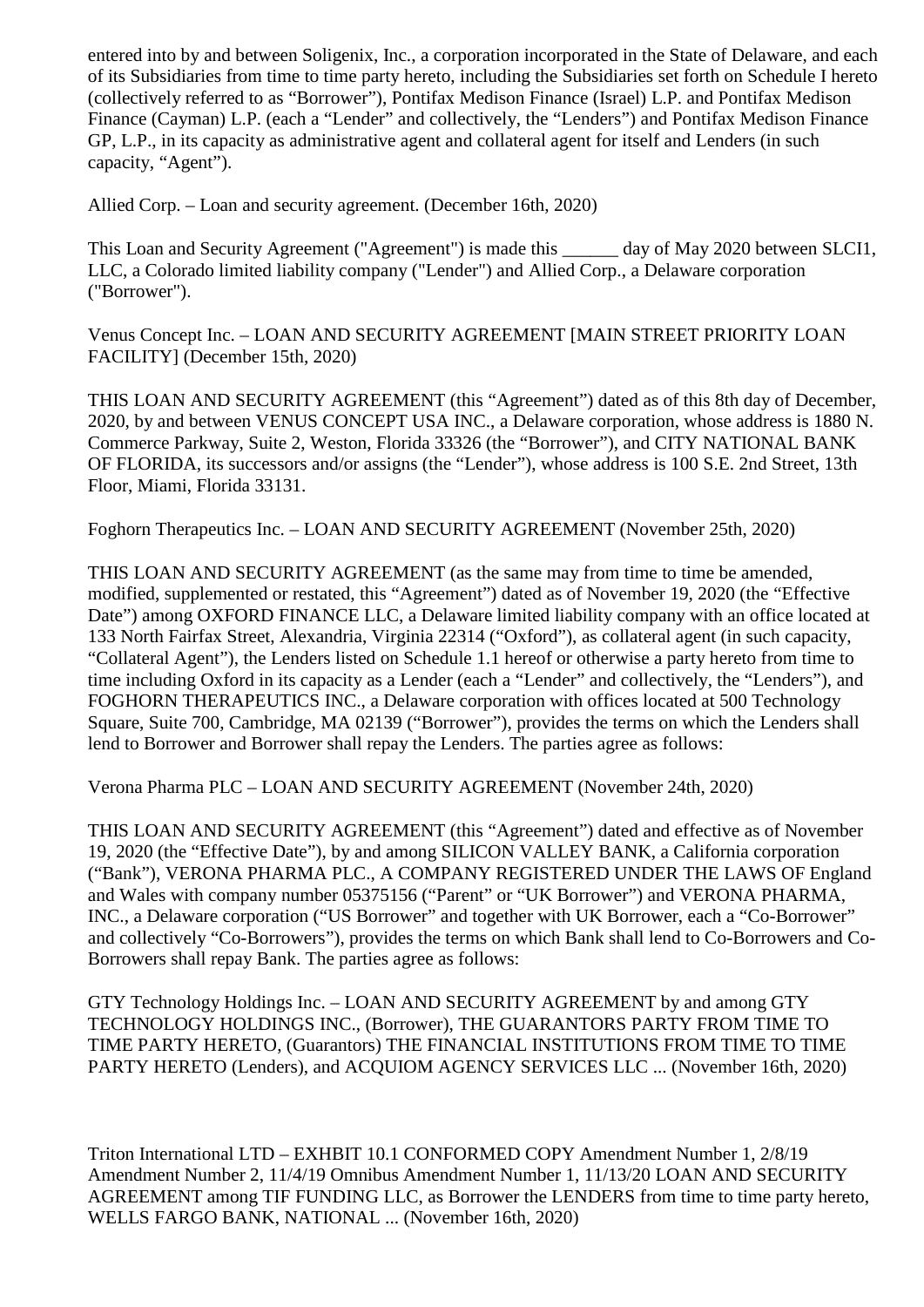Sigilon Therapeutics, Inc. – LOAN AND SECURITY AGREEMENT (November 13th, 2020)

THIS LOAN AND SECURITY AGREEMENT (as the same may from time to time be amended, modified, supplemented or restated, this "Agreement") dated as of September 2, 2020 (the "Effective Date") among OXFORD FINANCE LLC, a Delaware limited liability company with an office located at 133 North Fairfax Street, Alexandria, Virginia 22314 ("Oxford"), as collateral agent (in such capacity, "Collateral Agent"), the Lenders listed on Schedule 1.1 hereof or otherwise a party hereto from time to time including Oxford in its capacity as a Lender (each a "Lender" and collectively, the "Lenders"), and SIGILON THERAPEUTICS, INC., a Delaware corporation with offices located at 100 Binney Street, Suite 600, Cambridge, MA 02142 ("Borrower"), provides the terms on which the Lenders shall lend to Borrower and Borrower shall repay the Lenders. The parties agree as follows:

Hydrofarm Holdings Group, Inc. – SEVENTH AMENDMENT TO AMENDED AND RESTATED LOAN AND SECURITY AGREEMENT (November 12th, 2020)

This SEVENTH AMENDMENT TO AMENDED AND RESTATED LOAN AND SECURITY AGREEMENT, dated as of June 27, 2019 (this "Seventh Amendment"), is made and entered into by and among HYDROFARM HOLDINGS LLC, a Delaware limited liability company ("Holdings"), HYDROFARM, LLC, a California limited liability company ("Hydrofarm"), EHH HOLDINGS, LLC, a Delaware limited liability company ("EHH"), and SUNBLASTER LLC, a Delaware limited liability company ("SunBlaster" and together with Hydrofarm and EHH, each, a "U.S. Borrower" and collectively, the "U.S. Borrowers"), HYDROFARM CANADA, LLC, a Delaware limited liability company ("Hydrofarm Canada"), EDDI'S WHOLESALE GARDEN SUPPLIES LTD., a British Columbia company ("Eddi") and SUNBLASTER HOLDINGS ULC, a British Columbia unlimited liability company ("Sunblaster Canada"; together with GSD and Eddi, each, a "Canadian Borrower" and collectively, the "Canadian Borrowers"; and together with U.S. Borrowers, each a "Borrower" and collectively, the "Borrowers" and toge

Hydrofarm Holdings Group, Inc. – FOURTH AMENDMENT TO AMENDED AND RESTATED LOAN AND SECURITY AGREEMENT (November 12th, 2020)

This FOURTH AMENDMENT TO AMENDED AND RESTATED LOAN AND SECURITY AGREEMENT, dated as of March 15, 2019 (this "Fourth Amendment"), is made and entered into by and among HYDROFARM HOLDINGS LLC, a Delaware limited liability company ("Holdings"), HYDROFARM, LLC, a California limited liability company ("Hydrofarm"), EHH HOLDINGS, LLC, a Delaware limited liability company ("EHH"), and SUNBLASTER LLC, a Delaware limited liability company ("SunBlaster" and together with Hydrofarm and EHH, each, a "U.S. Borrower" and collectively, the "U.S. Borrowers"), HYDROFARM CANADA, LLC, a Delaware limited liability company ("Hydrofarm Canada"), EDDI'S WHOLESALE GARDEN SUPPLIES LTD., a British Columbia company ("Eddi")) and SUNBLASTER HOLDINGS ULC, a British Columbia unlimited liability company ("Sunblaster Canada"; together with GSD and Eddi, each, a "Canadian Borrower" and collectively, the "Canadian Borrowers"; and together with U.S. Borrowers, each a "Borrower" and collectively, the "Borrowers" and toge

Hydrofarm Holdings Group, Inc. – AMENDED AND RESTATED LOAN AND SECURITY AGREEMENT Dated as of November 8, 2017 HYDROFARM HOLDINGS LLC, as Holdings HYDROFARM, LLC, WJCO LLC, EHH HOLDINGS, LLC, SUNBLASTER LLC, as U.S. Borrowers, GS DISTRIBUTION INC., SUNBLASTER HOLDINGS ULC, and EWGS ... (November 12th, 2020)

THIS AMENDED AND RESTATED LOAN AND SECURITY AGREEMENT (including all exhibits and schedules hereto, as the same may be amended, supplemented, restated, and/or otherwise modified from time to time, this "Agreement") is dated as of November 8, 2017, among HYDROFARM HOLDINGS LLC, a Delaware limited liability company ("Holdings"), HYDROFARM, LLC, a California limited liability company ("Hydrofarm"), EHH HOLDINGS, LLC, a Delaware limited liability company (" EHH"), SUNBLASTER LLC, a Delaware limited liability company ("SunBlaster"), and WJCO LLC, a Colorado limited liability company ("WJCO"; together with Hydrofarm, EHH, SunBlaster